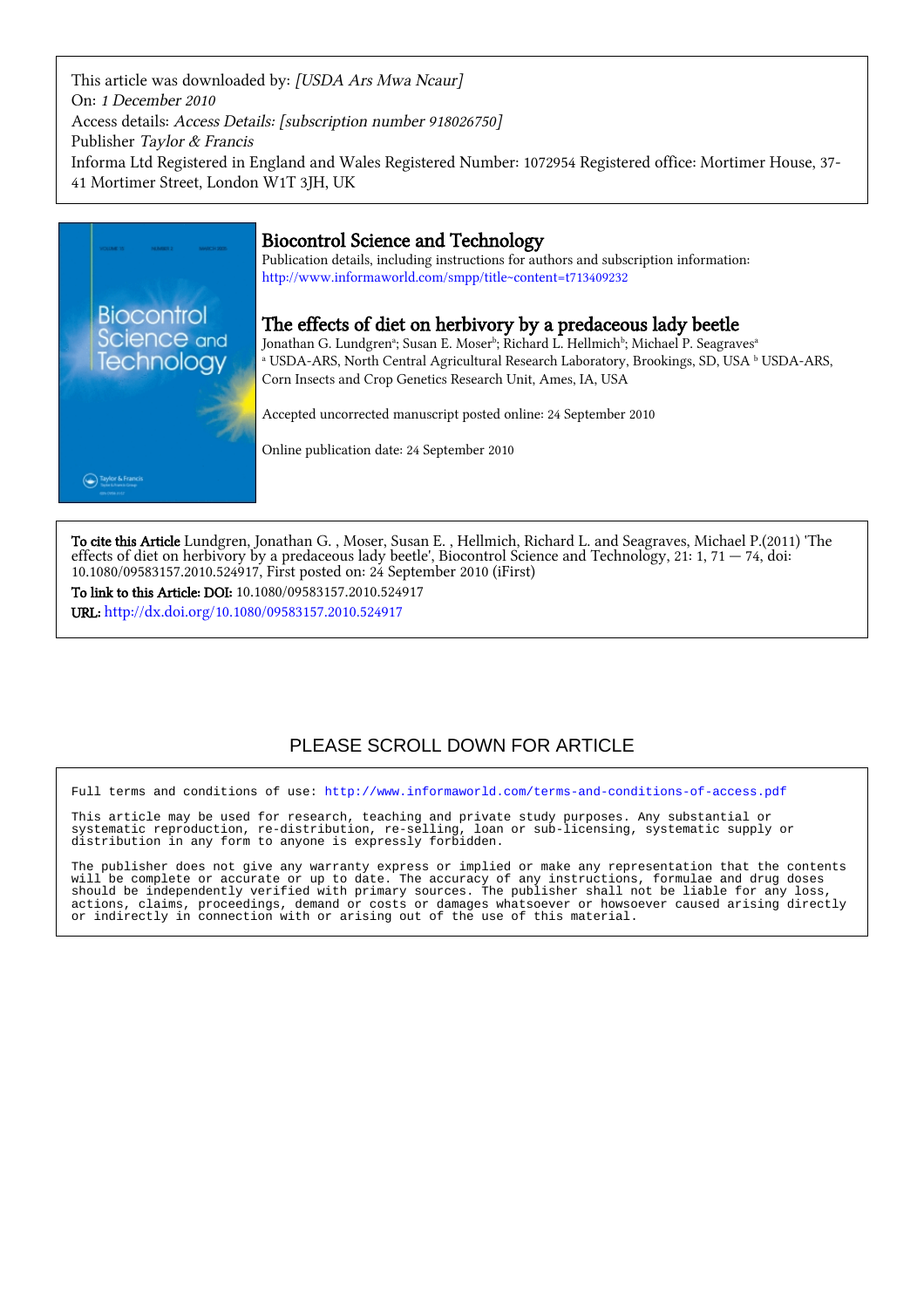

### SHORT COMMUNICATION

### The effects of diet on herbivory by a predaceous lady beetle

Jonathan G. Lundgren<sup>a\*</sup>, Susan E. Moser<sup>b, 1</sup>, Richard L. Hellmich<sup>b</sup> and Michael P. Seagraves<sup>a,2</sup>

<sup>a</sup>USDA-ARS, North Central Agricultural Research Laboratory, Brookings SD 57006, USA;<br><sup>b</sup>USDA-ARS, Cern Insects and Crop Cenaties Research Unit, Ames, LA 50011, USA USDA-ARS, Corn Insects and Crop Genetics Research Unit, Ames, IA 50011, USA

(Received 30 June 2010; returned 3 September 2010; accepted 14 September 2010)

We hypothesize that herbivory by predators is affected by the complexity of their diet. Coleomegilla maculata larvae fed prey  $-$  Acyrthosiphon pisum or Ostrinia nubilalis eggs  $-\tilde{\text{constant}}$  two to three times more plant tissue (pinto beans) than those fed a mixed diet (containing pollen substitute and prey-based components). Simple, prey-only diets appear to lack plant-based nutrients important to this predator.

Keywords: Coccinellidae; Coleomegilla maculata; facultative phytophagy; nutrition; predation; omnivory

Many coccinellids consume fungi, pollen, nectar, and plant tissue in addition to arthropod prey (Lundgren 2009a). These non-prey foods seldom support successful development and reproduction in coccinellids (Evans, Stevenson, and Richards 1999; Berkvens et al. 2008), and it is often erroneously concluded that they serve only to sustain predators until prey become available (Lundgren 2009b). It is important to recognize that these non-prey foods contain different nutrients from prey, and predators fed mixed diets often have higher fitness than those fed simple prey-only diets (Lundgren 2009a). Under field conditions predaceous coccinellids regularly consume non-prey foods even when prey are widely available, indicating that these foods may help to complement prey-only diets (Triltsch 1999; Weber and Lundgren 2009; Berkvens et al. 2010; Davidson and Evans 2010). Coleomegilla maculata DeGeer and Harmonia axyridis Pallas (Coleoptera: Coccinellidae), both relatively polyphagous species, consume foliage of maize (Zea mays L.) under laboratory conditions (Moser, Harwood, and Obrycki 2008; Moser and Obrycki 2009). Here, we test the hypothesis that *C. maculata* is more likely to consume plant tissue when they are reared on prey-only diets than when they are fed mixed diets.

Coleomegilla maculata adults originated in Beltsville, MD, and were reared continuously for more than five generations. Neonates were randomly assigned to one of three dietary treatments (housed in 4-cm diameter plastic Petri dishes), that received (1) excess  $A$ cyrthosiphon pisum (Harris) (Hemiptera: Aphididae) ( $n = 32$ ), (2) egg masses of *Ostrinia nubilalis* Hübner (Lepidoptera: Crambidae)  $(n=34)$ , or (3) Lundgren's Super C MAC Diet  $(n=35)$ . Acyrthosiphon pisum were reared on Pisum

This work was authored as part of the Contributors' official duties as employees of the United States Government and is therefore a work of the United States Government. In accordance with 17 U.S.C. 105 no copyright protection is available for such works under U.S. law. DOI: 10.1080/09583157.2010.524917

<sup>\*</sup>Corresponding author. Email: Jonathan.Lundgren@ars.usda.gov

<sup>&</sup>lt;sup>1</sup>Present address: Pioneer Hi-Bred, a DuPont Business, Johnston, IA 50131, USA.

<sup>2</sup> Present address: Driscoll Strawberry Associates, Watsonville, CA 95077, USA.

ISSN 0958-3157 print/ISSN 1360-0478 online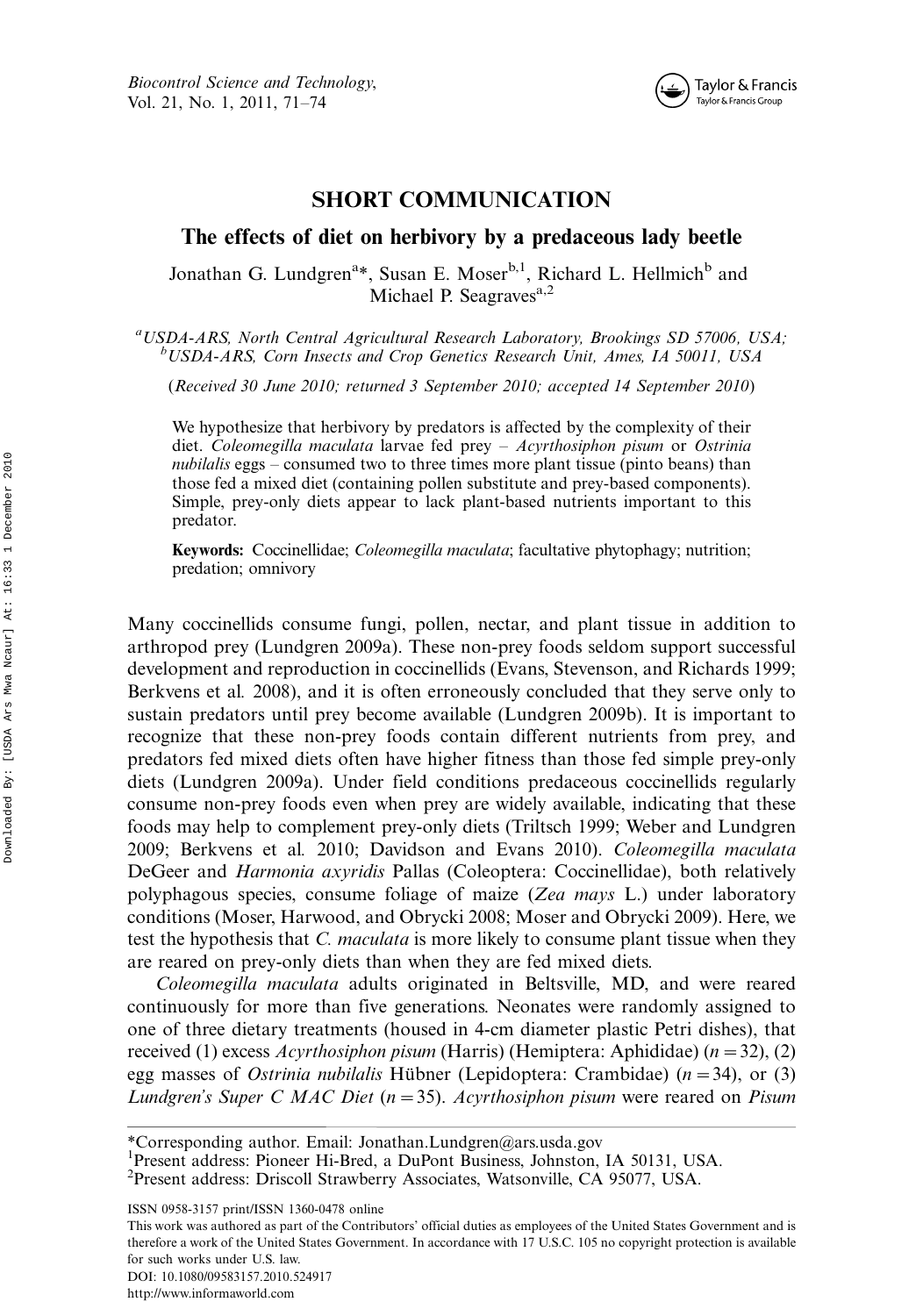sativum L. Ostrinia nubilalis egg masses were produced by the USDA-ARS laboratory in Ames, IA and were frozen until use. *Lundgren's Super C MAC Diet* consists by volume of five parts Bee-Pro $\textcircled{8}$  pollen substitute (Mann Lake Ltd, MN, USA), three parts tropical fish flakes (TetraColor<sup>TM</sup> tropical fish flakes, Tetra Holding Inc., Blacksburg, VA, USA), three parts cichlid pellets (Omega One cichlid pellets, OmegaSea, Ltd, Sitka, AK, USA), three parts sun-dried Gammarus pulex (L.) (Amphipoda: Gammaridae) (Tetra BabyShrimp, Tetra Holding Inc.), and two parts Ephestia kuehniella eggs (Beneficial Insectary, Redding, CA, USA). All components (aside from the eggs) were pulverized prior to mixing the diet. Larvae received water as a saturated cotton wick. Diet was changed daily, and Petri dishes were replaced every 48 h. Rearing conditions were  $28^{\circ}$ C, 16 h L:8 h D photoperiod and approximately 40% relative humidity.

Survival and the duration of each larval stadium were recorded for each individual daily for 9 d. At this point larvae were weighed and transferred to plant tissue with forceps. Pinto beans (Phaseolus vulgaris L.) were grown to the two-leaf stage under controlled environmental conditions ( $24 \pm 0.1^{\circ}$ C, 16 h L:8 h D, 75% RH) in a potting mix (Sungro Sunshine SB300 Universal Professional Growing Mix; Sungro Horticultural Products, Bellevue, WA, USA) and were watered daily for approximately 14 d. Plants were removed from the soil, and soil was washed from the root mass prior to inserting it into a water-filled 50 ml centrifuge tube covered in Parafilm. The plant and tube were then placed into a 710 ml plastic cup with a larva, and sealed with mesh clot. After 24 h, tissue damage from the plant was photographed using a zoom stereomicroscope (Model SMZ1000, Nikon Instruments Inc., Melville, NY, USA). The digital image files were exported to ImageJ (U.S. National Institutes of Health, Bethesda, MD, USA, http://rsb.info.nih.gov/ij/), converted to 8-bit grayscale, and the 2-D leaf area consumed by each larva was calculated.

The durations of the first, second, and third stadia were compared among treatments using ANOVA, and significantly different treatment means were separated using the LSD means separations. Mean larval mass just before they were offered the bean tissue was compared among the treatments using ANOVA and LSD means separations. The mean area of plant tissue consumed (standardized according to larval size) was compared among the treatments using Kruskal–Wallis nonparametric ANOVA, and significantly different means were separated using K-W ANOVA pairwise comparisons. Statistics were run on Systat 11 (Systat Software Inc., Chicago, IL, USA).

Although all were of high quality, the three diets tested supported larval development to different degrees. First instars fed diet developed significantly faster than those fed eggs, and aphid-fed first instars developed at a significantly distinct intermediate rate  $(F_{2, 95} = 6.60, P = 0.002)$ . Aphid-fed second instars developed significantly faster than egg-fed second instars, and those fed diet had a significantly distinct intermediate developmental rate  $(F_{2, 94} = 3.11, P = 0.049)$ . Diet-fed third instars developed significantly more slowly than the prey fed treatments, which were statistically similar  $(F_{2, 58} = 14.22, P < 0.001)$ . The result of these differences in growth rates is that 87, 67, and 67% of aphid-, diet-, and egg-fed treatments were  $4<sup>th</sup>$ instars at the end of the experiment. Larvae reared on diet, aphids, and eggs weighed a mean (SEM) of 8.14 $\pm$ 0.54, 7.72 $\pm$ 0.34, and 5.86 $\pm$ 0.31 mg each ( $F_{2, 95} = 8.82$ ,  $P < 0.001$ ). Arthropod prey vary widely in their suitability for developing predators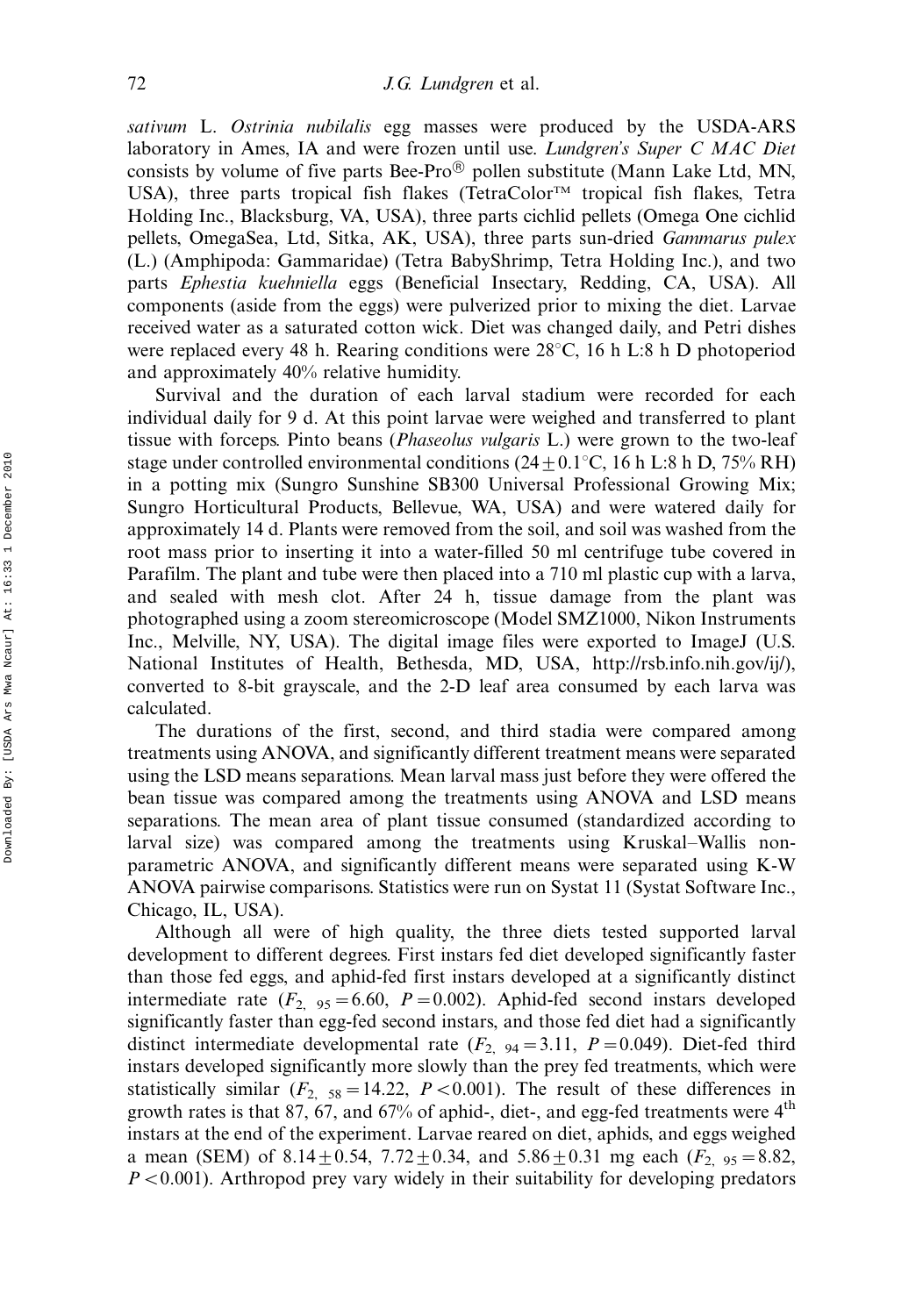

Figure 1. The mean  $(+$  SEM) leaf area (standardized by body weight) consumed by Coleomegilla maculata larvae reared on aphids (Acyrthosiphon pisum), eggs (Ostrinia nubilalis), or a mixed diet containing prey and non-prey components. Numbers above the bars refer to sample sizes, and bars capped with different letters refer to significantly different means (nonparametric pairwise comparisons;  $\alpha = 0.05$ ).

(Michaud 2005; Omkar, Kumar, and Sahu 2009), and more complex (or mixed) diets are often superior to those composed of solitary components in supporting predator development and fitness (Lundgren 2009a). This is in part because the defensive characteristics and nutritional quality of prey often vary, and arthropods self-select their diets to obtain optimal nutrient ratios when given the option (Waldbauer and Friedman 1991).

The diet of *C. maculata* larvae affects their likelihood to consume plant tissue, and those fed prey-only diets consumed two to three times more plant material than those fed a mixed diet. Larvae reared on aphids or eggs ate significantly more plant area for their body size than those reared on the customized mixed diet (Kruskal Wallis  $\chi^2 = 10.36$ , df = 2, P = 0.006) (Figure 1). The mean (SEM) area of plant tissue consumed was  $1.74 \pm 0.66$ ,  $1.08 \pm 0.40$  and  $0.44 \pm 0.32$  mm<sup>2</sup> for aphid-, egg-, and dietfed treatments. Plant tissue may contain nutrients that are deficient in prey, and may be critical for the optimal growth and performance of predatory insects (Lundgren 2009b). Increased consumption of plant material by prey-fed larvae is consistent with the hypothesis that plant tissue provides critical nutrition that is lacking in many simple, prey-only diets. Also, this result suggests that predator larvae compensate for this deficiency by consuming additional plant tissue. This omnivory is particularly important in light of the current use of plant-incorporated insecticides in agroecosystems, which may inadvertently expose plant-feeding predators to toxins.

#### Acknowledgements

We thank Keith Bidne for assisting in data collection and Kurt Rosentrater for advice on image analysis. Don Weber provided C. maculata to begin our culture, Louis Hesler supplied the aphids, and Jean Dyer supplied the *O. nubilalis* eggs for use in this study. Louis Hesler, John Obrycki and Don Weber provided helpful comments on an earlier draft of this manuscript. Mention of any proprietary products does not constitute endorsement by the USDA.